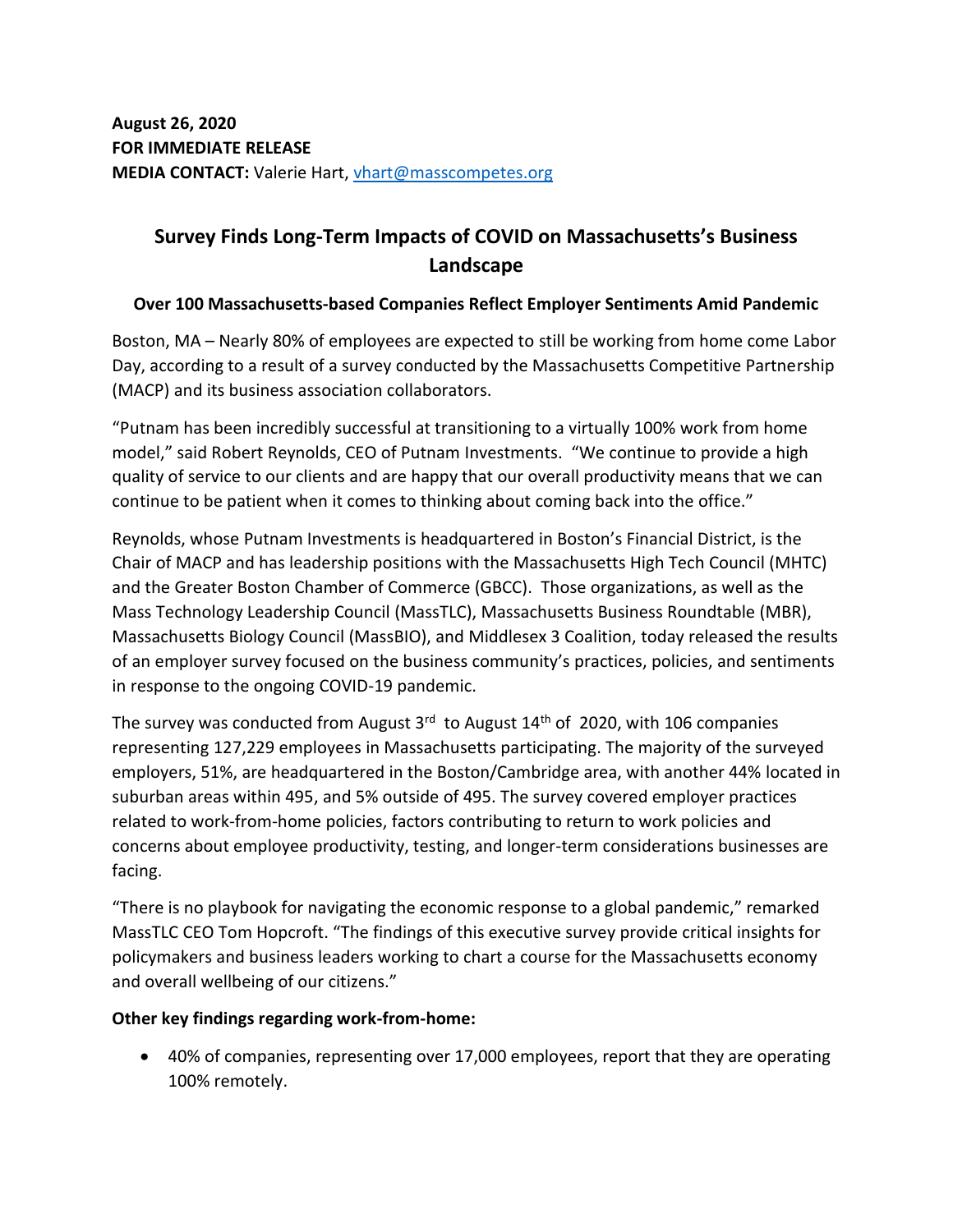- 66% of the companies surveyed, representing over 75,000 employees, report that 90% or more of *all* their employees are currently working remotely.
- 92% of companies report over 50% of *all* employees are currently working from home.
- 98% of employees who *can* work from home are currently working from home.

The survey found that the number of employees working remotely increased from 18% pre-COVID to 82% currently. Employers estimate that 47% of their workforce will continue to work remotely after a treatment for COVID-19 has been developed, over twice the number of employees than before the pandemic. Employers went on to report that 79% of their workforce will work remotely come Labor Day, and 61% are anticipated to still be working from home at the start of 2021.

"Since the early days of the pandemic, Zipcar's first priority has been the safety of our employees and ensuring maximum flexibly to enable successful and productive work," remarked Zipcar President Tracey Zhen. "In March, our teams made a seamless transition to remote work. Moving forward, our vision is to continue to serve all our employees, resource our teams across Boston and North America, all while continuing to support our special Zipcar culture. We look forward to being a resource for other companies and policymakers as we traverse the changing landscape."

## **Factors Contributing to Return to Workplace Policies & Employee Productivity**

The survey confirms there has been a cautious return to the workplace across all sectors. While the majority of employers, 84%, are satisfied with the current reopening guidelines provided by the State, there are many factors contributing to how and when employers will bring employees back. The top three factors are the availability of a treatment (44%), employee sentiment (44%), and a decline in reported infection rates (40%). A close fourth is waiting for schools to physically reopen (38%). Both childcare and the return to in-person K-12 learning were major factors as employers look to support employees' at-home productivity – 87% of respondents noted they were concerned about either childcare or K-12 reopening, or both.

"Our members have consistently expressed the importance of safe, affordable, and equitable access to childcare as a major barrier to employees returning to work", said JD Chesloff, Executive Director of the Massachusetts Business Roundtable. "We will continue to prioritize supporting employers, employees and policymakers in their efforts to address the ongoing childcare challenges we are facing, and, of course, want to make sure children and families have access to high quality childcare."

### **Testing**

Eighty-six percent of employers are not currently testing, and a significant number would like to know more about testing. A total of 14% of companies surveyed are currently testing, with half of those companies being interested in learning more